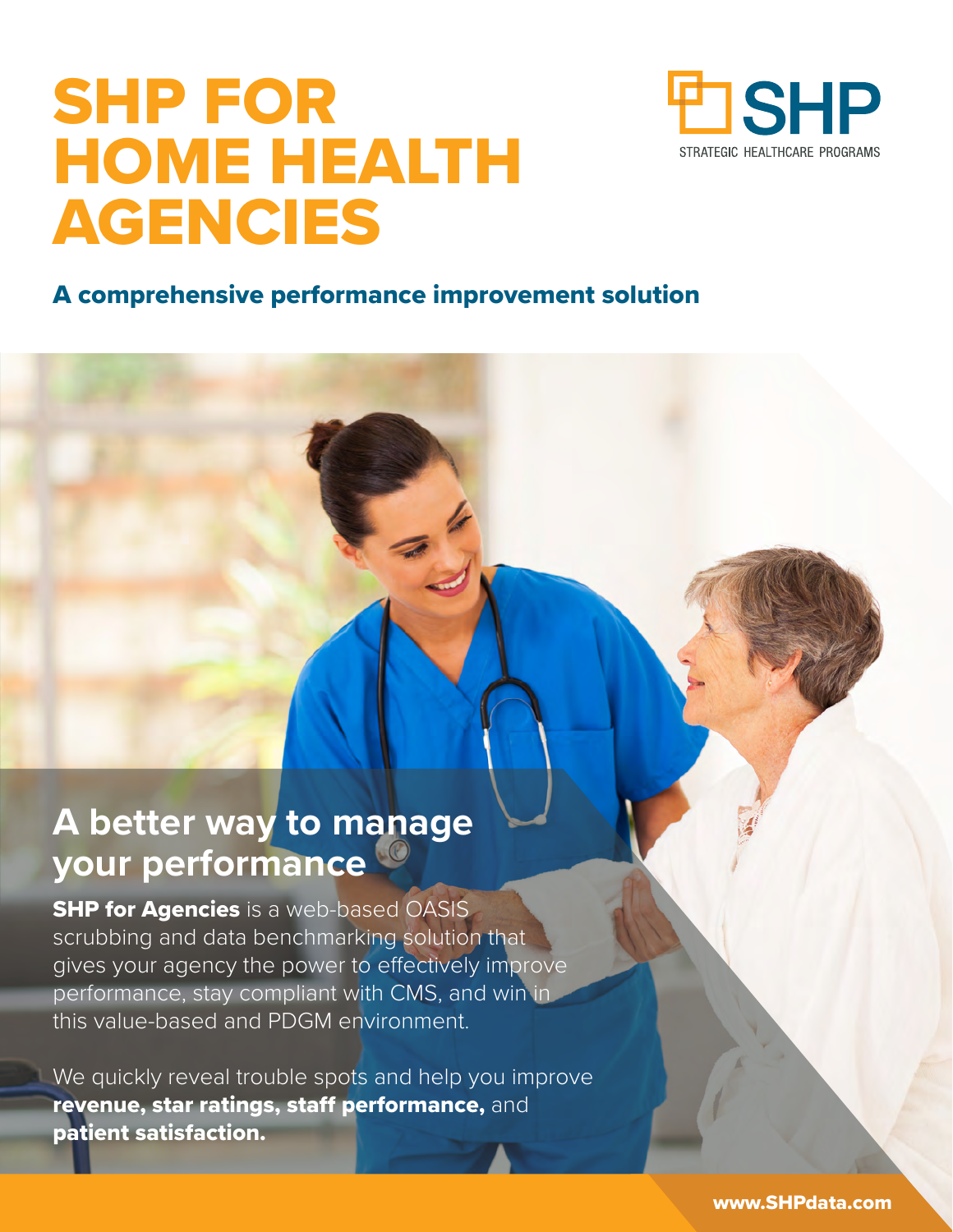# MAXIMIZE YOUR REIMBURSEMENT, WHILE MEETING CMS REQUIREMENTS

We've created secure interfaces with all major OASIS software vendors to extract your data automatically. Our **OASIS scrubbing tools** then identify documentation errors and inconsistencies that impact reimbursement and your public scores, so you can fix the assessments before submitting to CMS.

Beyond just fixing errors in documentation, SHP shows you which clinicians need improvement so that you can focus your education where it matters the most.

# IMPROVE QUALITY AND STAR RATINGS

The increased focus on quality, value-based purchasing, and shrinking reimbursements affect all providers today. To stay competitive in today's environment, home health agencies need real-time actionable insights.

#### PDGM—It's a good time to have SHP.

SHP has been working hard to provide the right tools that will help agencies thrive under the new payment model. We have delivered an entirely new suite of financial and operational reports and alerts designed specifically to help agencies understand and improve performance, increase efficiency, and maximize margin under PDGM.



#### SHP can help accelerate your agency's performance improvement:

- We start with real-time data and convert it into a performance roadmap.
- SHP predicts events that can negatively impact your ratings and referrals (e.g., Risk of Hospitalizations).
- SHP pinpoints areas for improvement by comparing your performance to the largest state and national benchmarks available.
- SHP gives you rolled-up enterprise performance views, with the ability to drill down to individual location, clinician, or patient.
- SHP also gives you the ability to group your data by referral source, so you can demonstrate your value and stay competitive in your local market.

# **NEARLY** 5,000 HOME HEALTH **AGENCIES**

are using SHP to manage their documentation and performance



As our Performance Improvement Committee focuses our improvement efforts on various outcomes I know I can use SHP to drill down to the information we need and that the information will be in real time.

> – QUALITY INITIATIVES MANAGER, CARONDELET HOME CARE SERVICES, INC.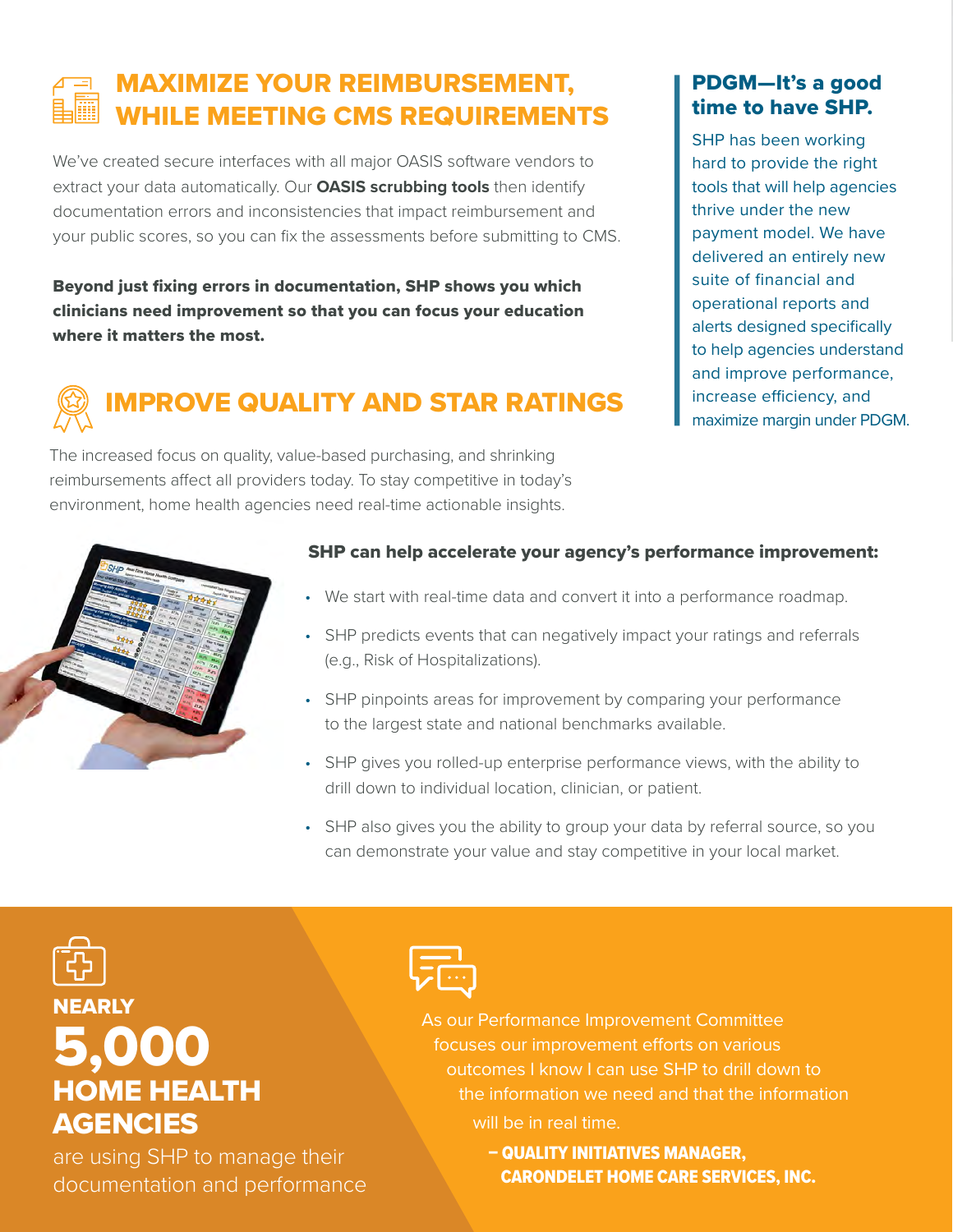

## IMPROVE PATIENT **SATISFACTION**

Administering HHCAHPS is only a part of what we do for your agency. In addition to submitting your HHCAHPS data to CMS, **SHP for HHCAHPS** provides your organization with real-time, dynamic reports that you can use to improve your staff performance and patient experience.

Our full **SHP for Agencies** solution integrates your HHCAHPS program along with your quality, outcome, and financial metrics, to give you the most comprehensive one stop solution.

Our HHCAHPS solution then links the patient survey to the individual clinician, so you can identify specific areas for improvement.



### PROVIDE STAFF OVERSIGHT AND EDUCATION

Your agency's overall scores depend on the performance of each clinician on your team. We track performance at the individual clinician level to find your "stars", and then for any staff needing help, we identify key areas for improvement. This helps you to focus your training and education more effectively.

SHP has enabled us to identify our areas for performance improvement very quickly— we can focus on not only team performance, but also individual clinician. SHP tools allow us to individualize the education for each Clinician which has improved agency outcomes and HHCAHPS scores, in real-time!

– DIRECTOR OF CLINICAL OPERATIONS, HEALTHALLIANCE HOME HEALTH AND HOSPICE My Customer Manager has been my "port in the storm" and provided me with the information I needed in a timely manner. As my questions become more targeted and at times complex, he quickly provides me with the accurate answers I need. I value my Customer Manager as a partner in improving my agency's quality outcomes.

– ASSOCIATE DIRECTOR OF QUALITY AND EDUCATION, HOME HEALTH AGENCY IN NEW JERSEY